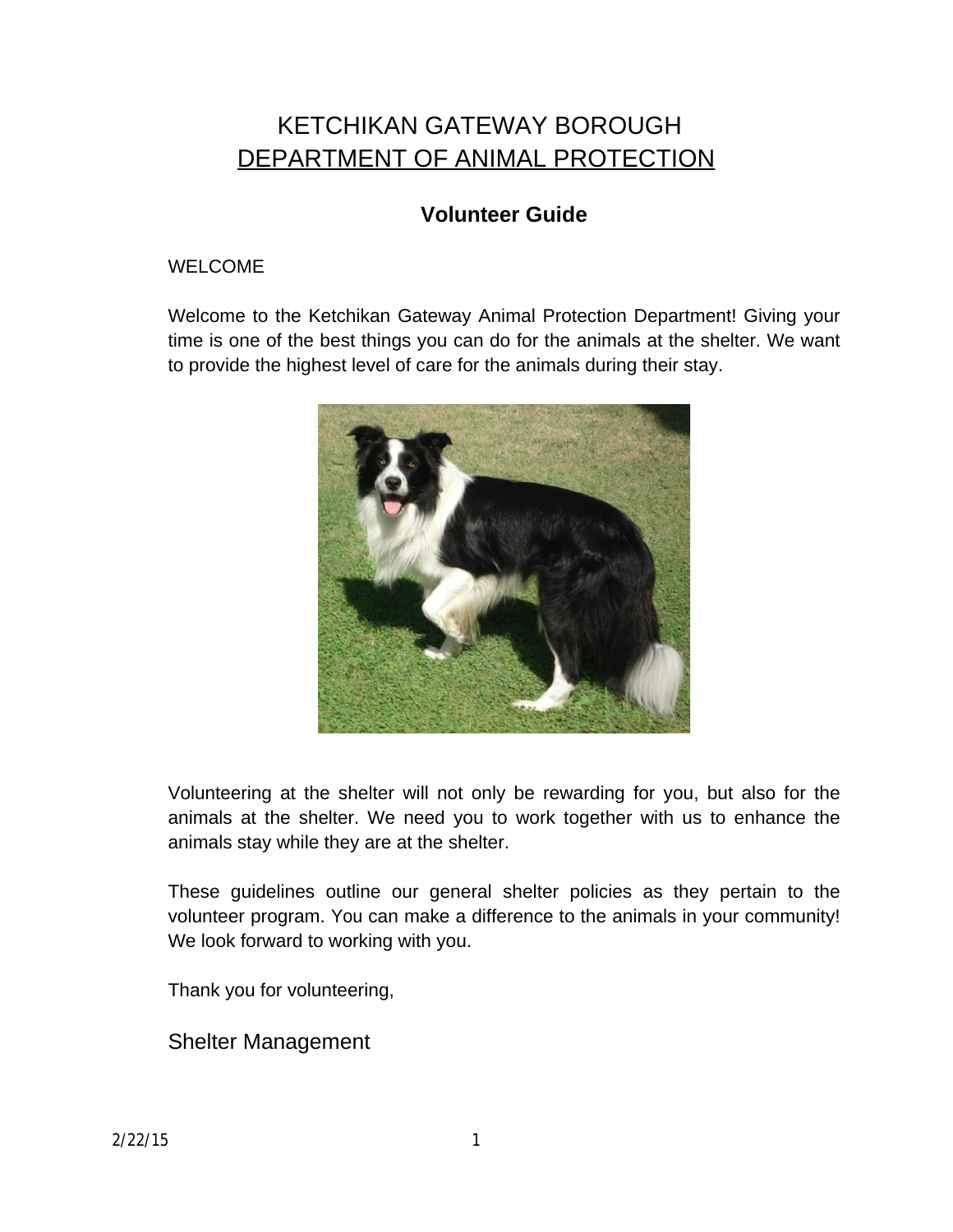# VOLUNTEER ASSIGNMENTS

- 1. **Assist with animal husbandry:** This is conducted primarily in the morning from 8 am to 10 am. Duties include washing and disinfecting animal feed dishes, washing animal towels and blankets, cleaning and disinfecting animal housing areas, and feeding and watering the animals. The animals are checked and cleaned through-out the day, and in the late afternoon before the shelter closes.
- 2. **Dog walking**: This activity can be done from 8 am to 5 pm. Please speak with a staff member and sign in before you begin working with the animals.
- 3. **Cat and kitten socialization:** This activity can be conducted between the hours of 10 am and 5 pm. Please sign in and let a staff member know that you have arrived.
- 4. **Book Buddy program:** Originally designed by the Animal Rescue League of Berks County, the "Book Buddies" program helps shelter dogs & cats get companionship and socialization. People of all ages come into the shelter, find a book they would like to read, and then read to the animals.
- 5. **Brushing, grooming, and bathing animals:** Please check with a staff member before you begin these activities. This will give staff an opportunity to provide you with the tools, work space and shampoos needed to complete the task. Also a note can be entered into the animals chart, indicating the time and care provided.

*NOTE: VOLUNTEER ASSIGNMENTS MAY CHANGE OVER TIME AS YOU BECOME MORE FAMILIAR WITH THE ANIMAL PROTECTION PROGRAM.*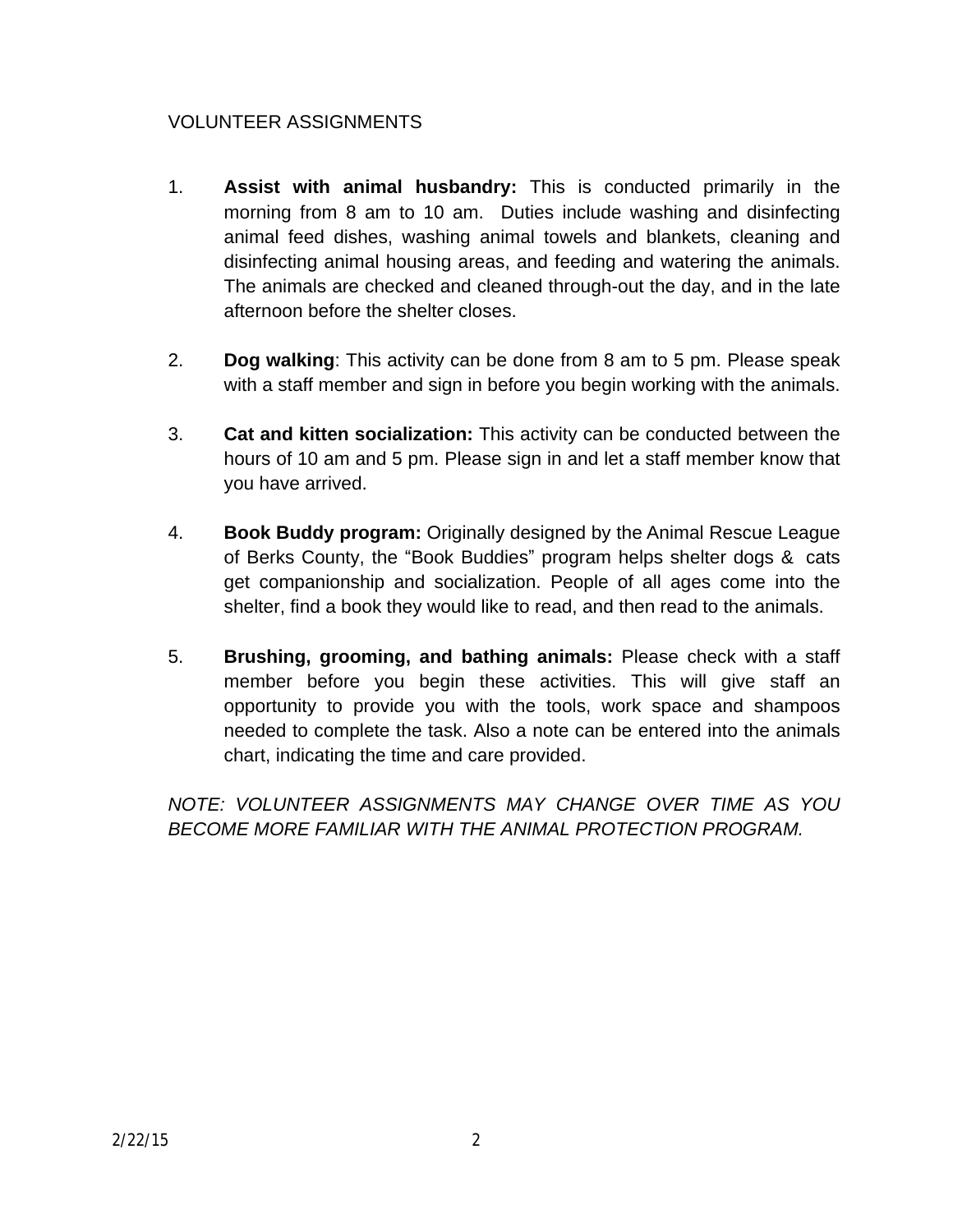#### *Introduction*

We are an "open admissions" shelter. This means we never turn away an animal that is brought in by a citizen or animal control officer from the jurisdiction that we serve.

#### *Mission*

To provide humane care and shelter to the lost, injured, or abandoned pets in the community. Place adoptable animals into good homes, and enforce the Boroughs code of animal ordinances.

#### *How to Become a Volunteer*

- 1. Complete a Volunteer Application and sign the Liability Waiver. Parents must complete and sign for volunteers under the age of 18. The waiver must be signed prior to participation in volunteer activities.
- 2. Attend volunteer orientation meetings and training sessions

# *Qualifications*

Be at least 14 years of age. Parents must accompany any minors below the age of 14 at all times while at the shelter. If you are volunteering with a child you must remain together. Children under the age of 14 are not permitted to volunteer alone.

If you are pregnant or if you have any condition that might compromise your immune system, you must notify your physician of your intent to volunteer at the shelter. Your doctor may want you to limit or stop your volunteering or s/he may have medical advice/precautions for you.

You must complete the volunteer orientation. Additional training may be required depending upon which area you would like to volunteer.

#### *Recording Service Hours*

Each time you come to volunteer at the shelter please make sure to sign in and out on the Volunteer Sign In sheet. All volunteers are required to sign in and out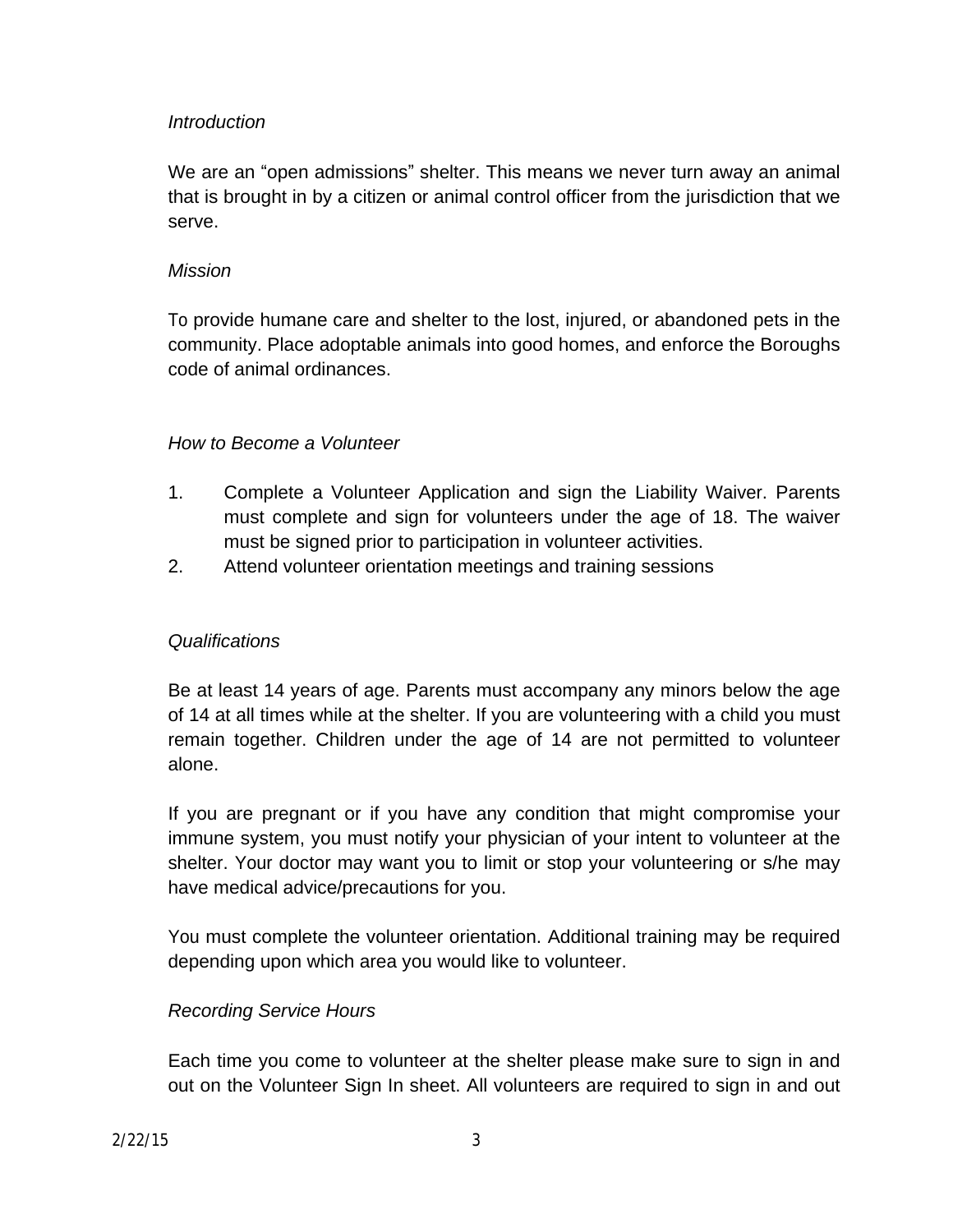each time they work as we are required to keep track and report the number of volunteer hours. The sign in sheet can be found at the front desk of the shelter.

### *Emergencies*

Please report any injuries to volunteers, visitors or animals to shelter staff immediately. If you are bitten, advise a staff member immediately.

#### *Dress Code*

When involved in our events or working at the shelter, you are expected to present a good image of the shelter at all times. This includes language. Volunteers must dress appropriately while volunteering. Be sure to wear a volunteer badge. All volunteers must be clearly identified as a volunteer while performing service at the shelter. No t-shirts with suggestive or offensive words should be worn. No suggestive clothing is allowed. You should wear long pants and sturdy, non-skid, closed-toed shoes for safety. Wear comfortable clothes that you don't mind getting dirty, stained, wet or snagged.

#### *Drugs and Alcohol*

Drugs (including tobacco) and alcohol are not to be used by volunteers during activities. The sale, use, possession, or transfer of a controlled substance or alcohol on shelter premises or during work time is prohibited.

#### *Termination Policy*

The Ketchikan Gateway Borough Animal Protection Department reserves the right to terminate a volunteer's service at any time, with or without notice. Volunteer service may be terminated for a number of reasons, including, but not limited to:

- 1. Stealing
- 2. Substance Abuse
- 3. Discourtesy / rudeness to another volunteer, staff member or citizen
- 4. Misrepresenting the Animal Protection Department or the staff in any way
- 5. Any deliberate act of cruelty to an animal
- 6. Careless or negligent performance of volunteer duties

.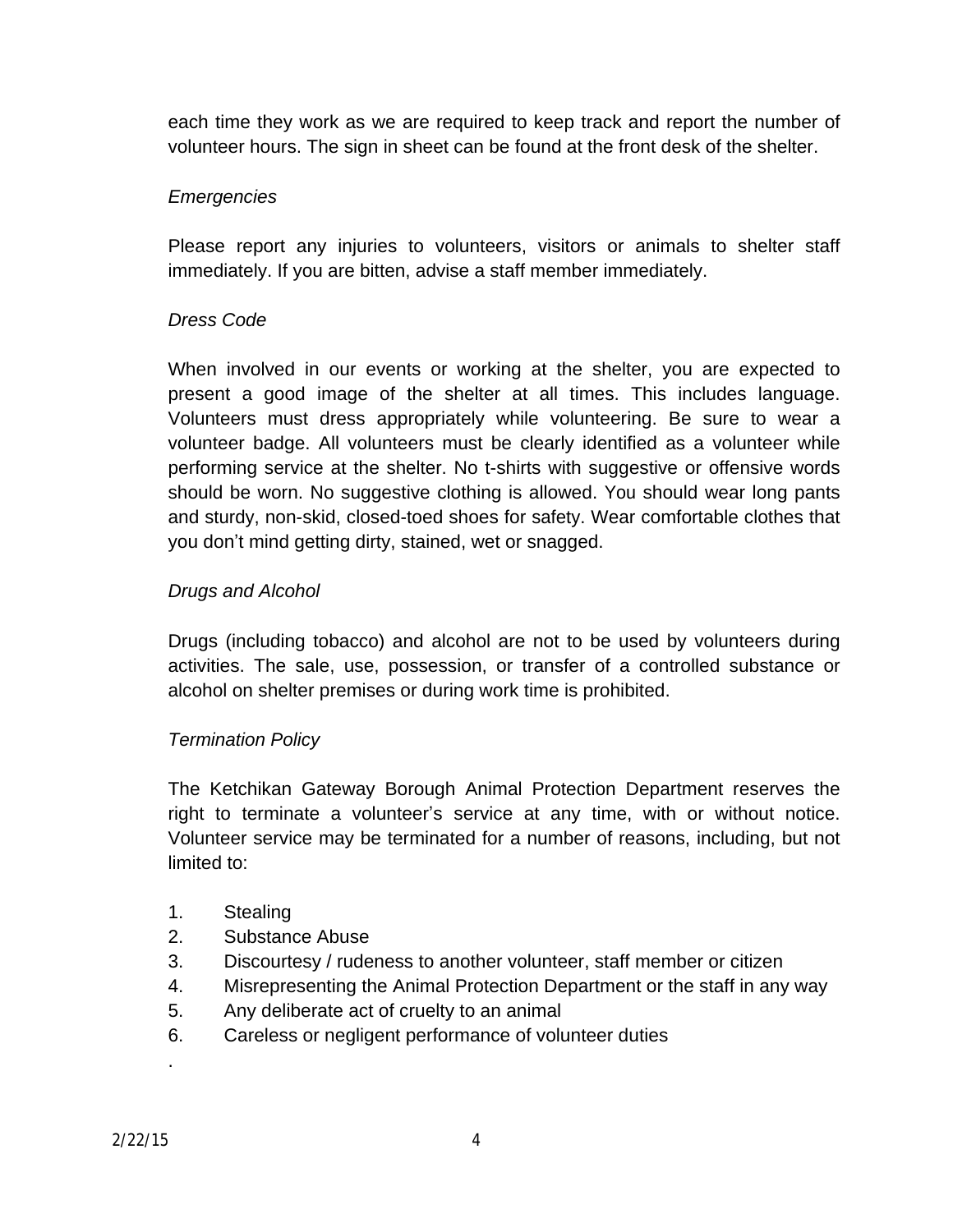#### *Restricted Areas*

Volunteers are asked not toenter in the following areas of the shelter for reasons of safety and disease prevention

1. **Animal Isolation Areas**: These rooms are used to house animals that are being treated for an infectious disease. Separating these animals from the general population will decrease the risk of other animals in the shelter population becoming ill. Some of the diseases that are prevalent in shelters can be zoonotic. Staff does not want to expose volunteers to the potential of becoming ill, or risk them spreading the disease to their animals at home.

3**. Animal Quarantine Areas:** These rooms are for housing animals that are being held for bite quarantine, classified potentially dangerous animal, classified dangerous animal, and feral/intractable animals. The risk of injury to volunteers is high in this area; therefore these animals will be handled by shelter staff.

#### *Euthanasia*

We do our best to place every adoptable animal that comes to our shelter into a good home. The shelter does not place "time limits" on adoptable animals. A decision to euthanize is based on several different factors which may include but are not limited to: life threatening illnesses, extreme medical problems, or unprovoked aggression. This decision is always carefully made by experienced staff and in consultation with local veterinarians. Staff is deeply saddened every time an animal is euthanized. The shelter is not a no-euthanasia shelter; our program is an "open intake" facility that turns away no animal within our jurisdiction.

# *VOLUNTEER DIRECTIVES*

- 1. If a volunteer observes an animal that is ill or compromised in any way, please report the observation to a staff member immediately. This will provide staff with an opportunity to check the animal, and seek veterinary attention in a timely manner
- 2. If a volunteer is injured, scratched, or bitten they must report the incident to a staff member immediately. This will provide staff an opportunity to document the injury, have the person get appropriate medical attention, and initiate animal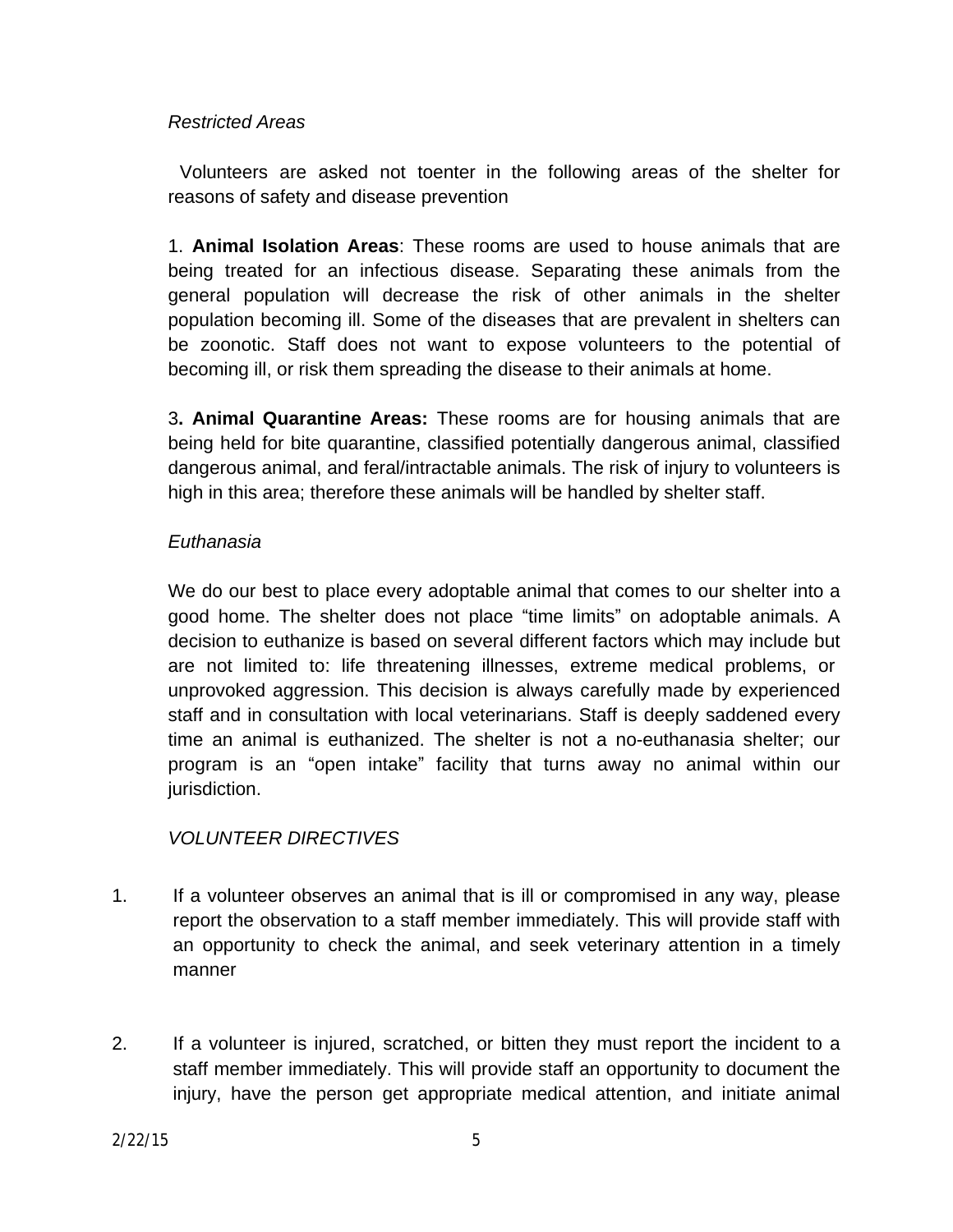quarantine protocols if required.

- 3. When working with animal, volunteers should return the animals to their designated holding area, once the exercise or socialization time is complete. This allows for continuity of animal location in case the animal has been pro vided with a special diet, or has been housed in a location for a specific reason.
- 4. Staff welcomes volunteers to assist in the areas of animal husbandry, animal exercise, animal enrichment, and animal socialization. Also take part in adoption fairs, humane education events, and shelter tours. This type of participation provides an excellent environment for the shelter animals to thrive, remain healthy, and get placed in a great forever home.
- 5. All customers conducting business with the Animal Protection Department should be provided with a positive experience when visiting the shelter. Volunteers are welcome to converse with visitors and share their knowledge and experiences gained from interacting with the animals.
- 6. Please check with staff before offering treats to the animals to ensure that it is appropriate for the animal at that time. Animals may be under veterinary care or be on a special diet for health reasons.
- 7. Any questions , concerns, or issues regarding shelter policy and procedures, including questions regarding euthanasia of specific animals should be discussed to the Animal Protection Director
- 8. All requests for documentation or records must be in writing and submitted to the Director
- Again, Shelter Management and the animals thank you for your help!